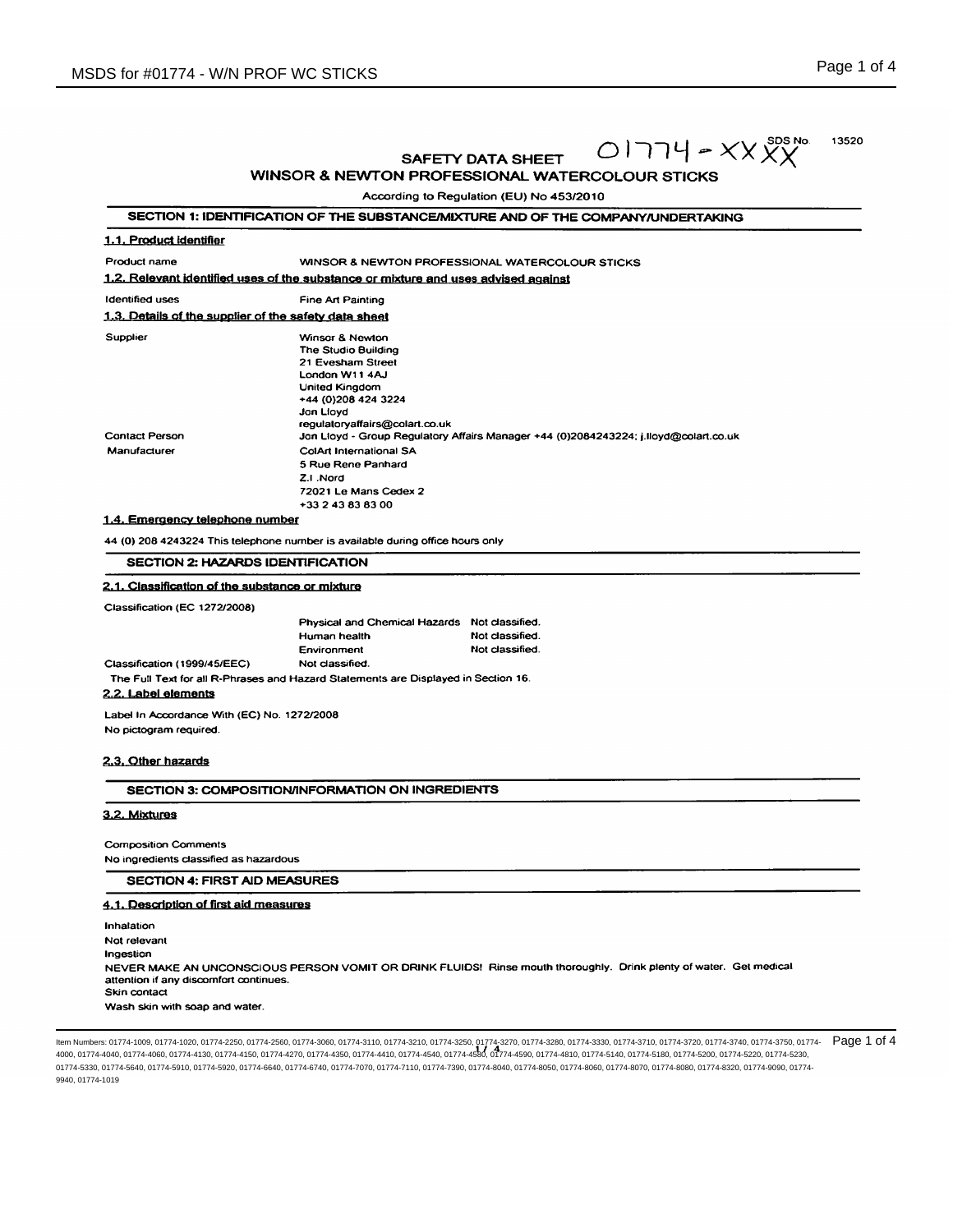# WINSOR & NEWTON PROFESSIONAL WATERCOLOUR STICKS

Eye contact

Make sure to remove any contact lenses from the eyes before rinsing. Promptly wash eyes with plenty of water while lifting the eye lids. Continue to rinse for at least 15 minutes. Get medical attention if any discomfort continues.

# 4.2. Most important symptoms and effects, both acute and delayed

# 4.3. Indication of any immediate medical attention and special treatment needed

**SECTION 5: FIREFIGHTING MEASURES** 

# 5.1. Extinguishing media

#### Extinguishing media

This product is not flammable. Use fire-extinguishing media appropriate for surrounding materials.

#### 5.2. Special hazards arising from the substance or mixture

#### 5.3. Advice for firefighters

# **SECTION 6: ACCIDENTAL RELEASE MEASURES**

#### 6.1. Personal precautions, protective equipment and emergency procedures

#### 6.2. Environmental precautions

### 6.3. Methods and material for containment and cleaning up

No specific clean-up procedure noted.

6.4. Reference to other sections

# **SECTION 7: HANDLING AND STORAGE**

#### 7.1. Precautions for safe handling

#### No specific usage precautions noted.

## 7.2. Conditions for safe storage, including any incompatibilities

Keep in original container. Store at moderate temperatures in dry, well ventilated area.

#### 7.3. Specific end use(s)

The identified uses for this product are detailed in Section 1.2.

## SECTION 8: EXPOSURE CONTROLS/PERSONAL PROTECTION

#### 8.1. Control parameters

**Ingredient Comments** No exposure limits noted for ingredient(s).

#### 8.2. Exposure controls

**Engineering measures** No particular ventilation requirements. **Hand protection** No specific hand protection noted. Eye protection Not relevant Hygiene measures No specific hygiene procedures noted, but good personal hygiene practices are always advisable, especially when working with chemicals.

#### SECTION 9: PHYSICAL AND CHEMICAL PROPERTIES

#### 9.1. Information on basic physical and chemical properties

| Solid Sticks.         |
|-----------------------|
| Varving.              |
| <b>Characteristic</b> |
| n/a                   |
| n/a                   |
|                       |

Item Numbers: 01774-1009, 01774-1020, 01774-2250, 01774-2560, 01774-3060, 01774-3110, 01774-3210, 01774-325000774-325000774-3270, 01774-3330, 01774-3330, 01774-3710, 01774-3720, 01774-3740, 01774-3740, 01774-3720, 01774-37 4000, 01774-4040, 01774-4060, 01774-4130, 01774-4150, 01774-4270, 01774-4350, 01774-4410, 01774-4540, 01774-4580, 01774-4590, 01774-4540, 01774-5140, 01774-5180, 01774-5220, 01774-5230, 01774-5220, 01774-5220, 01774-5220, 0 01774-5330, 01774-5640, 01774-5910, 01774-5920, 01774-6640, 01774-6740, 01774-7070, 01774-7110, 01774-7390, 01774-8040, 01774-8050, 01774-8060, 01774-8070, 01774-8080, 01774-8320, 01774-8020, 0174-8020, 01774-8070, 01774-80 9940, 01774-1019

SDS No. 13520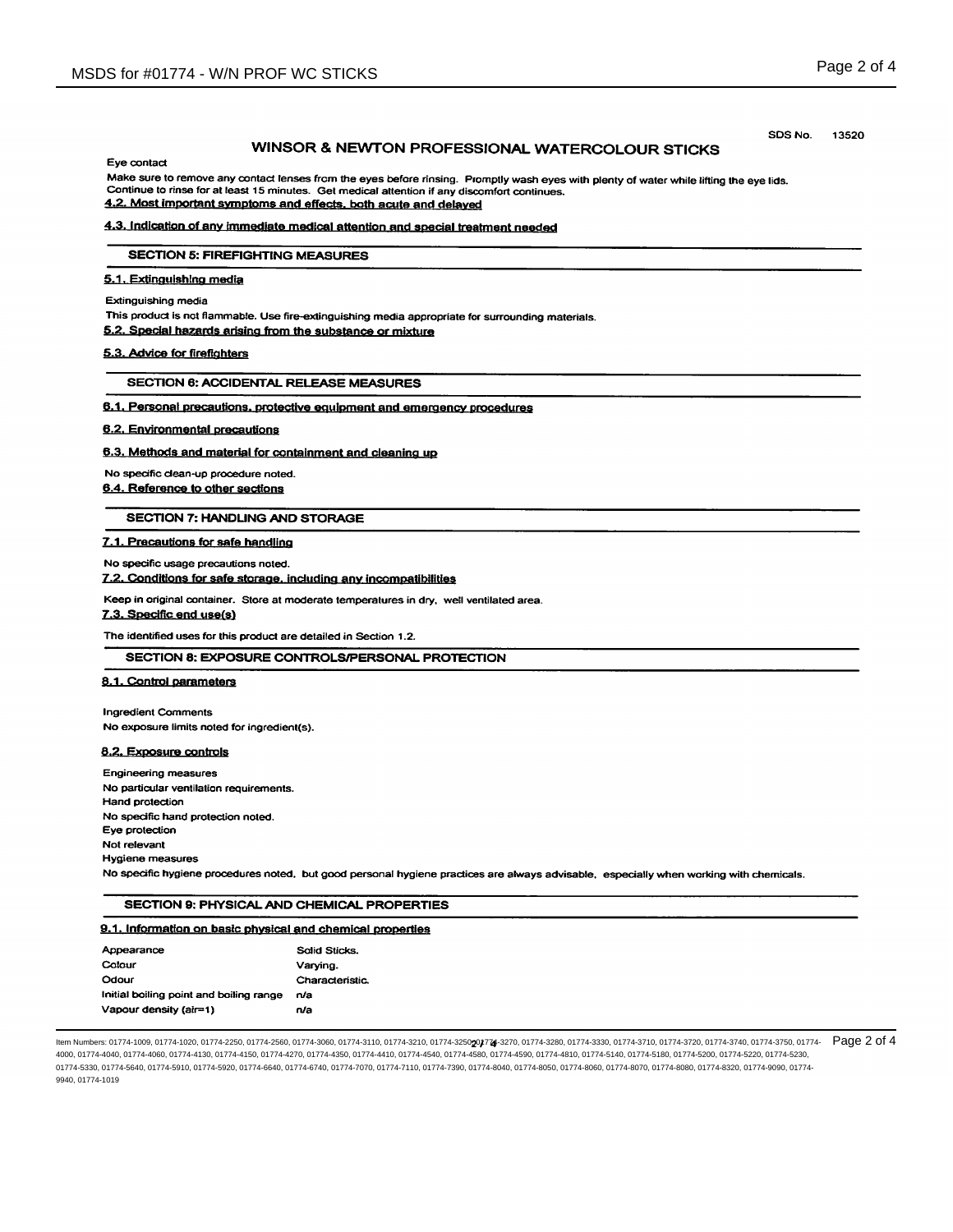## WINSOR & NEWTON PROFESSIONAL WATERCOLOUR STICKS

SDS No. 13520

pH-Value, Conc. Solution **Flash point** 

9.2. Other information

# SECTION 10: STABILITY AND REACTIVITY

6-8

> 60°C CC (Closed cup).

# 10.1. Reactivity

No specific reactivity hazards associated with this product. 10.2. Chemical stability

Stable under normal temperature conditions. 10.3. Possibility of hazardous reactions

#### 10.4. Conditions to avoid

Avoid excessive heat for prolonged periods of time. 10.5. Incompatible materials

#### 10.6. Hazardous decomposition products

Fire creates: Carbon monoxide (CO). Carbon dioxide (CO2).

# SECTION 11: TOXICOLOGICAL INFORMATION

#### 11.1. Information on toxicological effects

Acute toxicity: Acute Toxicity (Oral LD50) Not determined. Acute Toxicity (Dermal LD50) Not determined. Acute Toxicity (Inhalation LC50) Not determined.

# SECTION 12: ECOLOGICAL INFORMATION

Ecotoxicity Not regarded as dangerous for the environment.

### 12.1. Toxicity

**Acute Toxicity - Fish** Not determined. Acute Toxicity - Aquatic Invertebrates Not determined. **Acute Toxicity - Aquatic Plants** Not determined.

# 12.2. Persistence and degradability

#### 12.3. Bioaccumulative potential

12.4. Mobility in soil

# 12.5. Results of PBT and vPvB assessment

# 12.6. Other adverse effects

# **SECTION 13: DISPOSAL CONSIDERATIONS**

#### 13.1. Waste treatment methods

#### No specific disposal method required.

Item Numbers: 01774-1009, 01774-1020, 01774-2250, 01774-2560, 01774-3060, 01774-3110, 01774-3210, 01774-3250, 0174-3250, 01774-3250, 01774-3250, 01774-3310, 01774-3310, 01774-3720, 01774-3720, 01774-3740, 01774-3720, 01774 4000, 01774-4040, 01774-4060, 01774-4130, 01774-4150, 01774-4270, 01774-4350, 01774-4410, 01774-4540, 01774-4580, 01774-4590, 01774-4540, 01774-5140, 01774-5180, 01774-5220, 01774-5230, 01774-5220, 01774-5220, 01774-5220, 0 01774-5330, 01774-5640, 01774-5910, 01774-5920, 01774-6640, 01774-6740, 01774-7070, 01774-7110, 01774-7390, 01774-8040, 01774-8050, 01774-8060, 01774-8070, 01774-8080, 01774-8320, 01774-8020, 0174-8020, 01774-8070, 01774-80 9940, 01774-1019